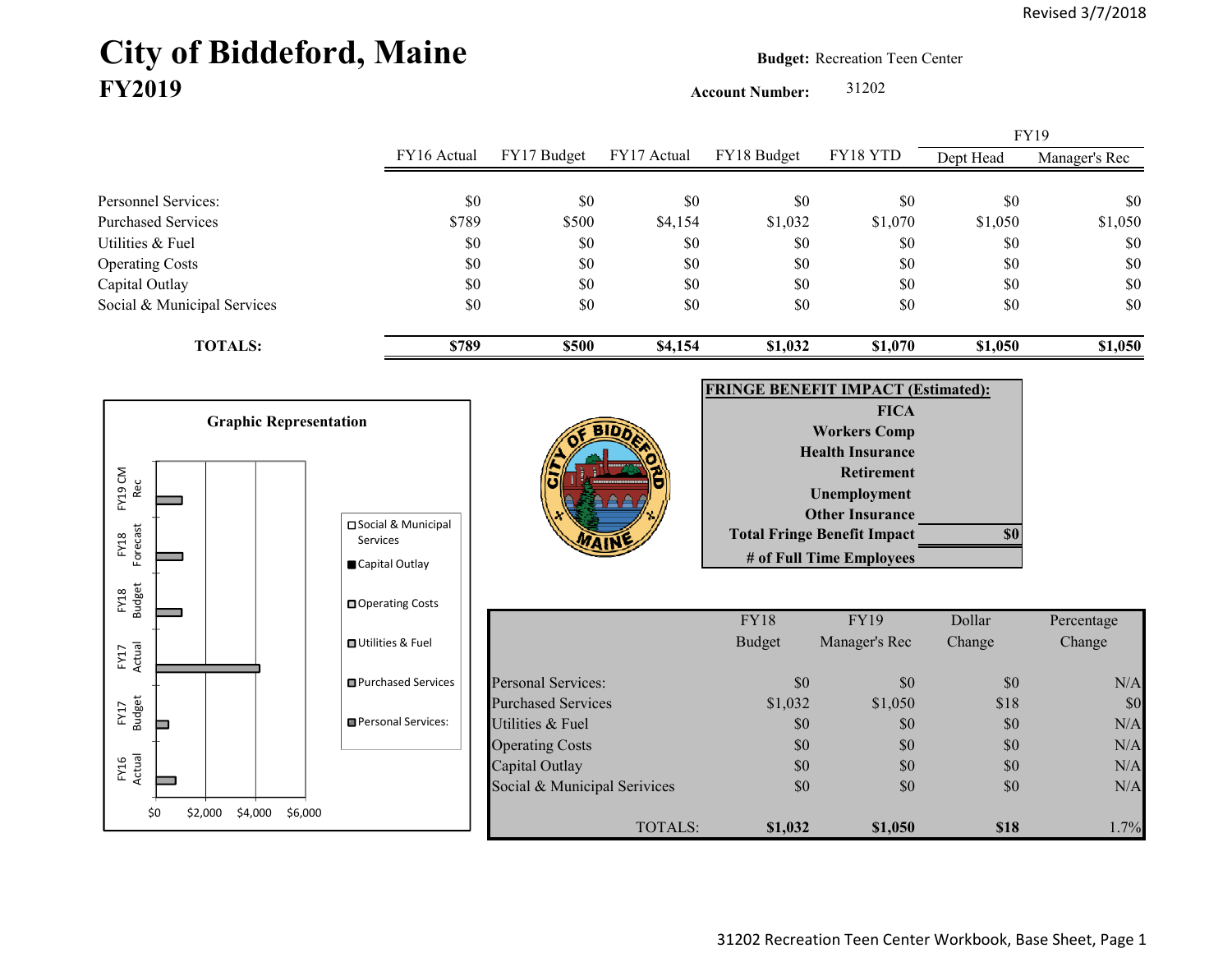## Purchased Services

| Account |                                   | FY16   | FY17   | FY17    | <b>FY18</b> | <b>FY18</b>  | <b>FY19</b> |           |
|---------|-----------------------------------|--------|--------|---------|-------------|--------------|-------------|-----------|
| Number  | Description                       | Actual | Budget | Actual  | Budget      | YTD 02/28/18 | Dept Head   | Mgr's Rec |
|         | 60365 Recreation Programs Expense | \$789  | \$500  | \$4,154 | \$1,032     | \$1,070      | \$1,050     | \$1,050   |
| Totals  |                                   | \$789  | \$500  | \$4,154 | \$1,032     | \$1,070      | \$1,050     | \$1,050   |